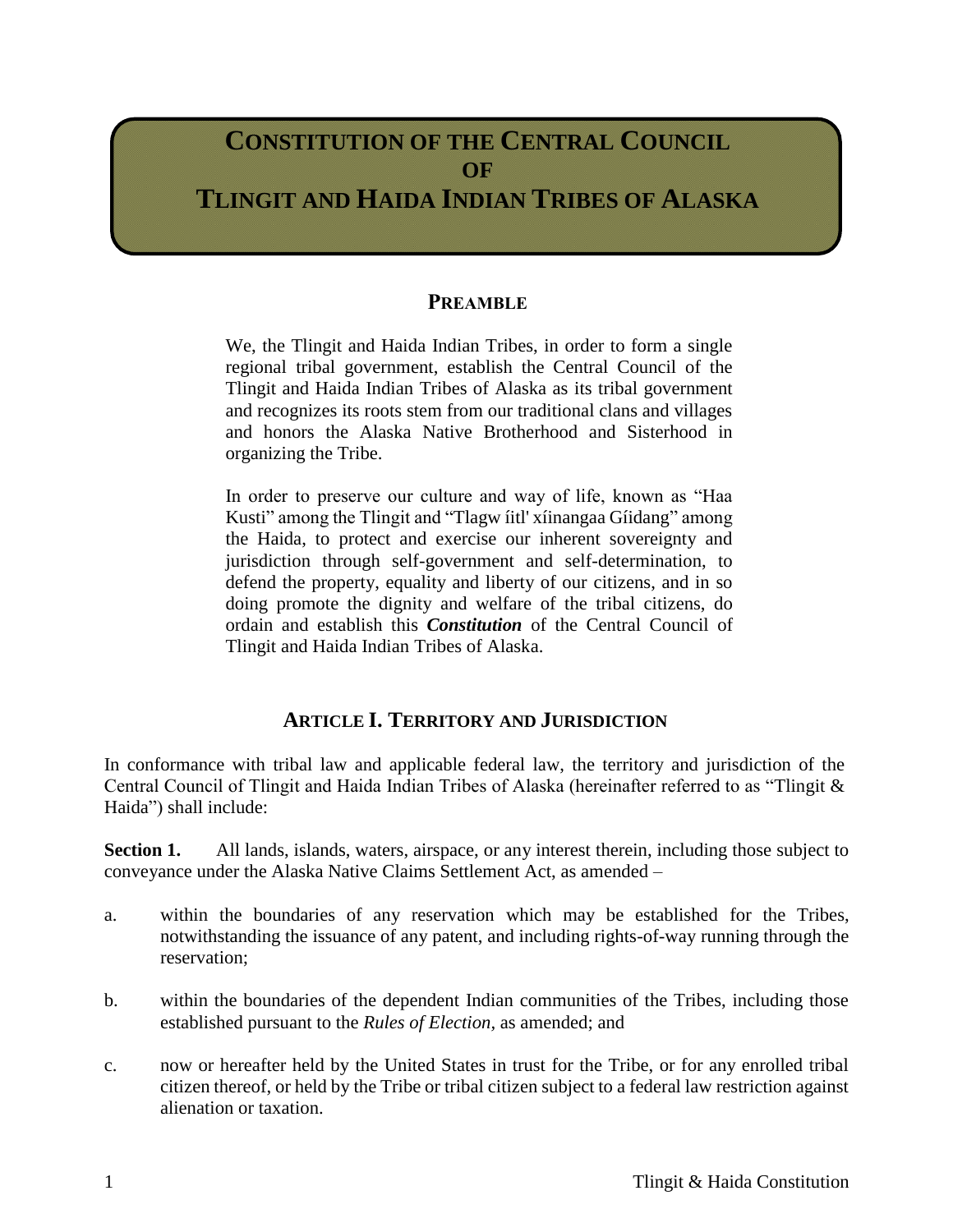**Section 2.** The jurisdiction of the Tribe extends to all persons, property and activities within the territory described in Section 1.

### **ARTICLE II. SOVEREIGN POWERS AND RECOGNITION**

Tlingit & Haida is established pursuant to the inherent sovereign authority of the Tlingit and Haida Indian Tribes of Alaska. Tlingit & Haida is recognized by the United States of America as a federally recognized tribal government pursuant to Section 8 of the Act of June 19, 1935 (49 Stat. 388), as amended by the Act of August 19, 1965 (79 Stat. 543), and the Tlingit and Haida Status Clarification Act (Public Law 103-454, Title II, 108 Stat. 4792). The Tribal Assembly is the general legislative and governing body of Tlingit & Haida. Its functions are to secure, preserve and exercise the inherent sovereign rights, powers, authorities, privileges, and immunities of Tlingit & Haida and all such other rights, powers, authorities, privileges, and immunities as Tlingit & Haida shall possess or be granted, to maintain a roll of and promote the general welfare of the tribal citizens of Tlingit & Haida, and to legislate for and govern Tlingit & Haida and its tribal citizens.

# **ARTICLE III. TRIBAL CITIZENSHIP**

**Section 1.** The citizens of Tlingit & Haida shall be:

- a. All living persons included on the roll prepared by the Secretary of the Interior pursuant to Section 8 of the Act of June 19, 1935 (49 Stat. 388), as amended by the Act of August 19, 1965 (79 Stat. 543); and
- b. All other living persons of Tlingit or Haida blood:
	- 1. Who were legal residents of the Territory of Alaska on June 19, 1935, or prior thereto, or who are descendants of such persons, and
	- 2. Who duly apply for citizenship in Tlingit & Haida and show to the satisfaction of Tlingit & Haida that they are eligible therefor.

**Section 2.** Tlingit & Haida shall have power to enact a statute governing citizenship, including enrollment and deletion of names improperly included on the tribal roll; provided, that any person who believes he or she has been incorrectly deleted from the tribal roll shall be entitled to a hearing before Tlingit & Haida's Supreme Court, shall be given reasonable notice of the hearing, and shall have the opportunity to testify and present evidence on his or her own behalf. The decisions of Tlingit & Haida Supreme Court as to citizenship shall be considered final.

# **ARTICLE IV. DELEGATES TO THE TRIBAL ASSEMBLY**

**Section 1.** The Tribal Assembly of Tlingit & Haida shall be composed of delegates from the Communities of Tlingit and Haida Indian Tribeslisted in the *Rules of Election* adopted and approved as provided in Section 7 of the Act of June 19, 1935, as amended, who shall be elected in accordance with such *Rules* and Article III of this *Constitution*.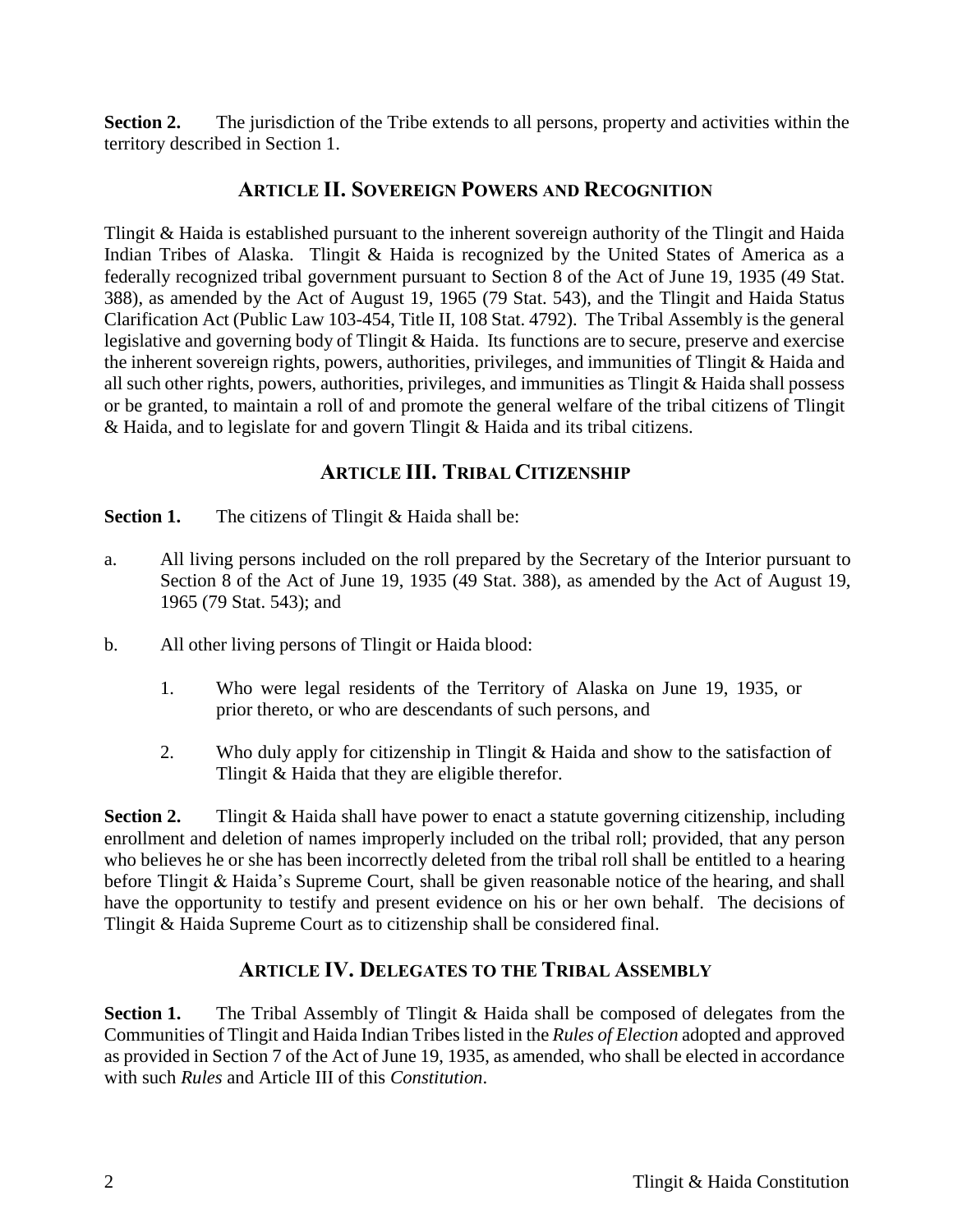**Section 2.** A vacancy shall be declared by Tlingit & Haida in the event any delegate to the Tribal Assembly is determined to be unable to perform the duties of the office due to incapacity or recall for cause. A delegate shall be removed from such office for any of the following reasons:

- a. Conviction of a felony offense or an offense involving an act of moral turpitude while in office with removal upon an affirmative, majority vote of four (4) Vice-Presidents of the Executive Council or an affirmative, majority vote of two-thirds (2/3) of the Tribal Assembly delegates;
- b. Removal from such office by affirmative, majority vote of two-thirds (2/3) of the Tribal Assembly delegates for any of the following reasons:
	- 1. Malfeasance, misfeasance or misconduct that constitutes gross misconduct while in office or a violation of oath of office;
	- 2. Incapacity to perform or failure to perform official duties, including:
		- i. Failure of the delegate to satisfy the requirements for holding office as provided in the *Rules of Election*;
		- ii. Absence of the delegate from three (3) consecutive days of any Tribal Assembly annual meeting without prior notice of good reason with such absence approved by the Tribal Assembly delegates;
		- iii. Gross misconduct in office or neglect of duty by the delegate after his or her election to the office of delegate;
		- iv. Physical or mental incapacity of the delegate to perform the duties of the office of delegate.

**Section 3.** Before any vote is taken to remove a delegate, the delegate shall be provided with a written statement of the charges against the delegate at least ten (10) days before the meeting of the Tribal Assembly at which the vote is taken, and shall be given a fair opportunity to be heard before the Tribal Assembly in answer to such charges prior to the vote being taken. Any delegate who believes he or she has been incorrectly removed from office shall be entitled to a hearing before Tlingit & Haida Supreme Court, shall be given reasonable notice of the hearing, and shall have the opportunity to testify and present evidence on his or her own behalf. The decisions of Tlingit & Haida's Supreme Court as to removal shall be considered final.

# **ARTICLE V. DELEGATE ELECTIONS**

**Section 1.** General elections of delegates to the Tribal Assembly of Tlingit & Haida shall be held every even-numbered year on the third Thursday in March.

**Section 2.** Subject to the *Rules of Election* and the approval of Tlingit & Haida, each Community entitled to elect delegates to the Tribal Assembly shall prescribe its method of election.

**Section 3.** In the absence of an approved election procedure for a Community, Tlingit & Haida shall appoint the members of the Local Election Committee for that Community from the names appearing on the current list maintained by Tlingit & Haida of eligible voters in the Community.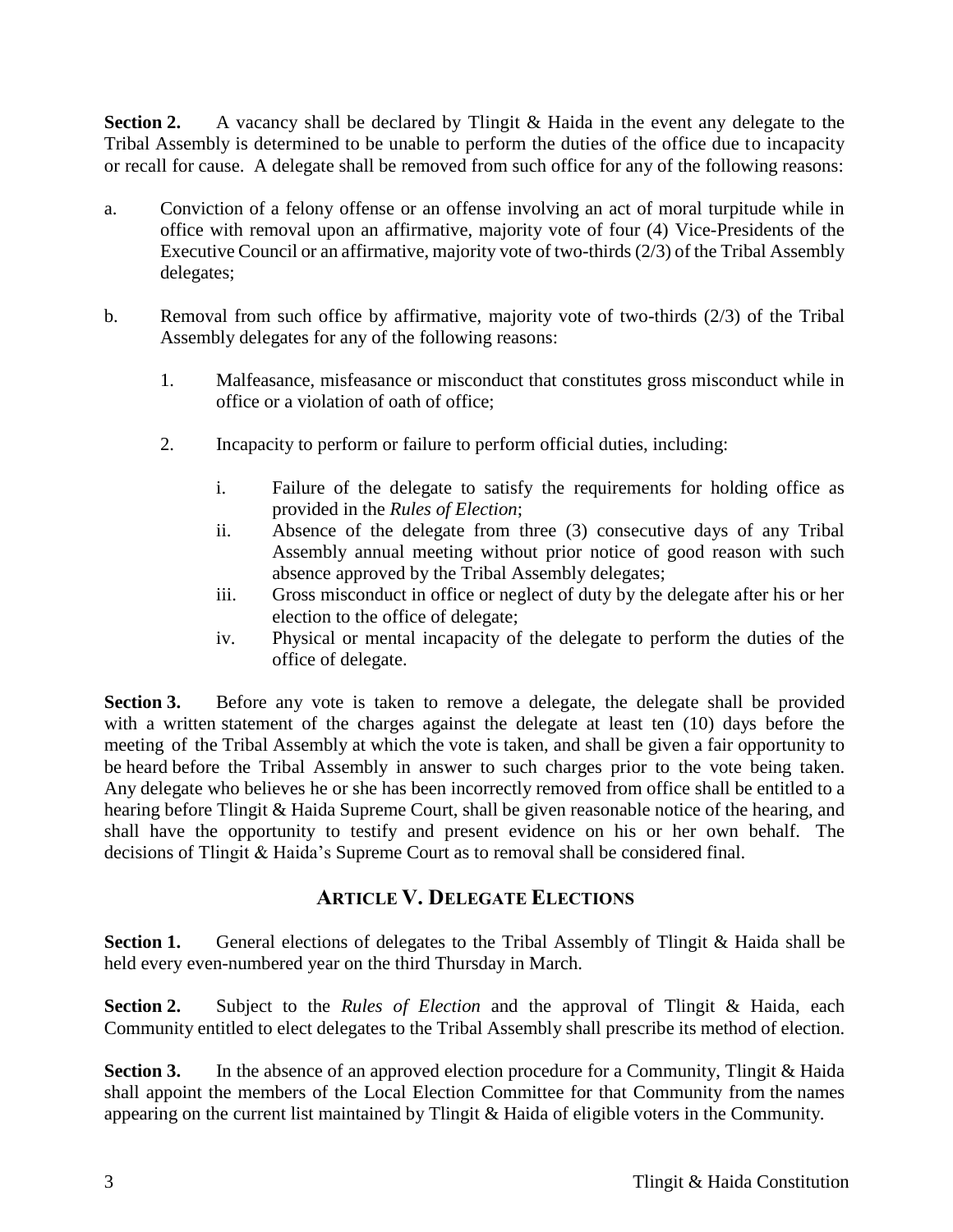**Section 4.** A vacancy occurring during the term of office of a delegate to the Tribal Assembly shall be filled by the Local Community Council.

**Section 5.** Tlingit & Haida shall enact a statute which, in conformity with this *Constitution,*  governs general and special elections, petitions for recall, initiative, referendum, and procedures for the consideration and adoption of constitutional amendments. The statute shall provide for all aspects of general and special elections, including secret ballot, absentee voting, temporary absence from the community, notice of election, notice of nomination of candidates, election appeal, and certification of elections.

### **ARTICLE VI. TRIBAL ASSEMBLY**

**Section 1.** The delegates of the Tribal Assembly shall regularly assemble each year commencing on the third Wednesday in April, unless for a particular year Tlingit & Haida shall designate another day for the commencement of the Tribal Assembly.

**Section 2.** The Tribal Assembly shall be held in Juneau each year that delegate elections are held and may be held in another Community in a non-election year upon invitation by that other Community through resolution at the preceding election year Tribal Assembly.

**Section 3.** Special assemblies of the Tribal Assembly may be called by the President, or by the Executive Council, or by notice supported by not less than one-fourth (1/4) of the delegates. Calls and notices for a special assembly shall set forth the purpose for such assembly but at such special assembly Tlingit & Haida may transact any other business or take any other actions within its powers.

**Section 4.** At all assemblies of the Tribal Assembly a quorum shall consist of a majority of those holding the office of delegate and no business shall be transacted unless a quorum is present. All assemblies shall be conducted in conformance with this *Constitution*, "Convention Rules" adopted by Tlingit & Haida, and *Robert's Rules of Order.* Any conflict among the preceding authorities shall be resolved by in the order of precedence set forth in the preceding sentence.

### **ARTICLE VII. POWERS OF THE GOVERNING BODY OF THE TRIBE**

**Section 1.** The governing body of Tlingit & Haida shall be comprised of the Tribal Assembly of delegates, and, consistent with the terms of this Constitution, the Executive Council. The governing body of Tlingit & Haida shall possess sovereign and plenary power to legislate for and to govern, conduct and manage the affairs and property of the Tribe, including, without limitation, the following:

- a. To maintain a roll of the tribal citizens of Tlingit & Haida and to decide upon the qualifications and applications of persons seeking tribal citizenship in Tlingit & Haida.
- b. To purchase, lease, take by gift, grant, devise or bequest, or otherwise acquire, own, hold, improve, use and otherwise deal in and with money, securities, real and personal property,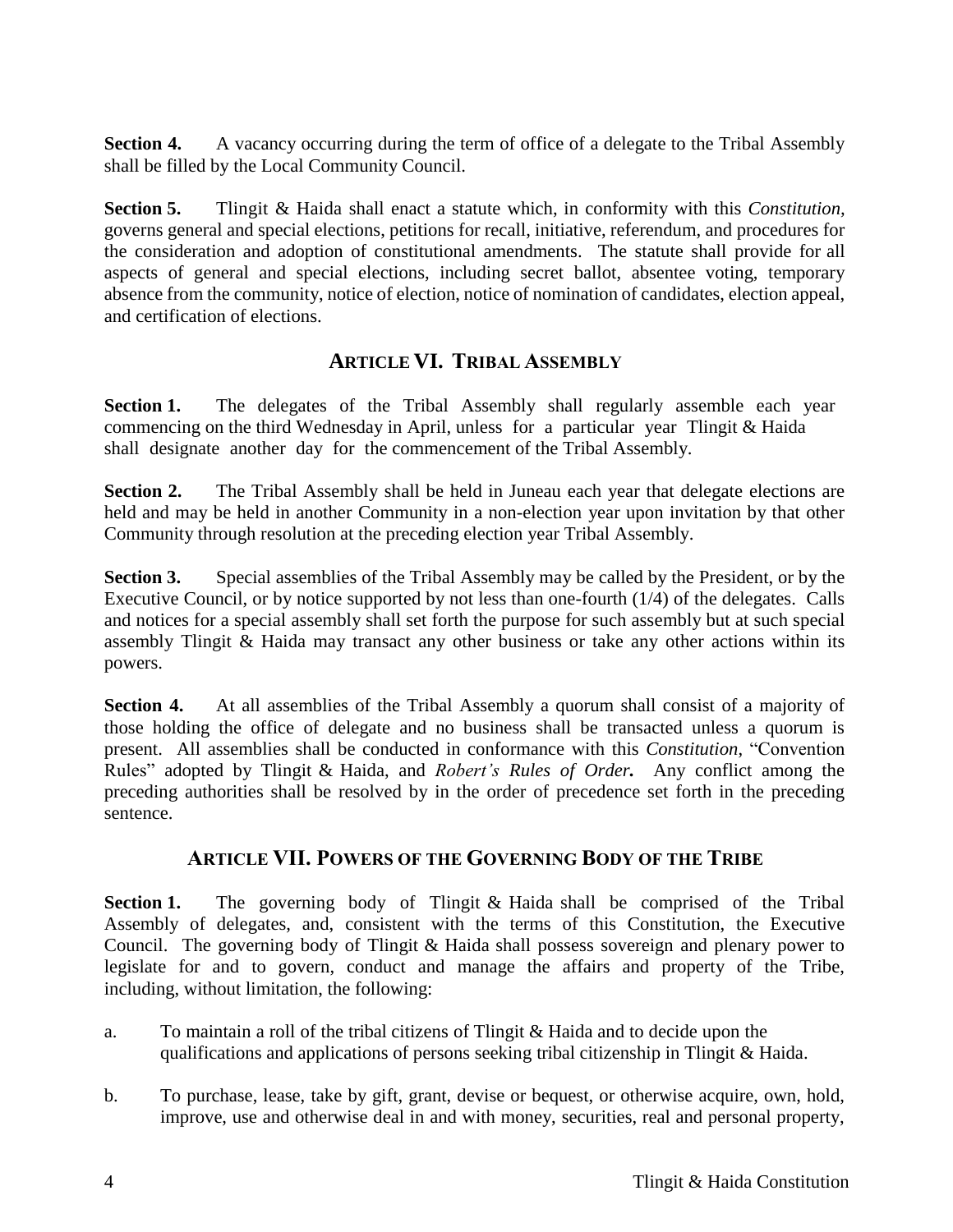rights and services of any kind and description, or any interest therein, without limitation, including any property obtained pursuant to the Alaska Native Claims Settlement Act, as amended, or any property established in trust status for the benefit of Tlingit & Haida.

- c. To sell, convey, grant, mortgage, pledge, lease, exchange, transfer and otherwise dispose of all or any part of its real and personal property and assets, without limitation, including any property obtained pursuant to the Alaska Native Claims Settlement Act, as amended, or any property established in trust status for the benefit of Tlingit & Haida.
- d. To negotiate and enter into contracts with persons and entities of every kind and description, public and private; to represent the will of Tlingit & Haida on all occasions and in all activities; to engage in relations, negotiations, agreements, and consultations with other tribal, local, state and national governments on behalf of Tlingit & Haida; and to take such additional steps with respect to matters of Tlingit & Haida as may be required to: (i) perform, implement and give effect to the activities requiring the consent of Tlingit  $\&$  Haida; and (ii) to perform, implement, give effect to and administer such consent.
- e. To borrow and raise money by all lawful means, and to pledge the credit of Tlingit & Haida.
- f. To employ qualified persons to render professional and technical services as needed.
- g. To authorize the advance, expenditure, use, investment and reinvestment of funds on deposit in the treasury of the United States to the credit of the Central Council of Tlingit and Haida Indian Tribes of Alaska in such manner and for such purposes as may be authorized by Congress.
- h. To consult with and advise any and all persons, officers and entities, public and private, concerning subjects and matters affecting the interests of Tlingit & Haida.
- i. To designate Communities which may elect delegates to Tlingit & Haida, to prescribe the qualifications for delegates, to rule on the qualifications and status of those presenting themselves as delegates, and to determine all matters relating to tribal citizenship in Tlingit & Haida.
- j. To authorize and approve constitutions for Community Councils and to delegate to such Community Councils such governmental and proprietary functions as Tlingit & Haida shall determine under such rules and regulations and subject to such limitations and conditions as Tlingit & Haida shall prescribe.
- k. To hear and determine or otherwise provide for the hearing and determination of cases, controversies and matters arising within the jurisdiction of Tlingit & Haida, and to establish courts and other tribunals to exercise the judicial powers of Tlingit & Haida.
- l. To provide for the establishment of standing committees of Tlingit & Haida and to prescribe their functions and jurisdictions.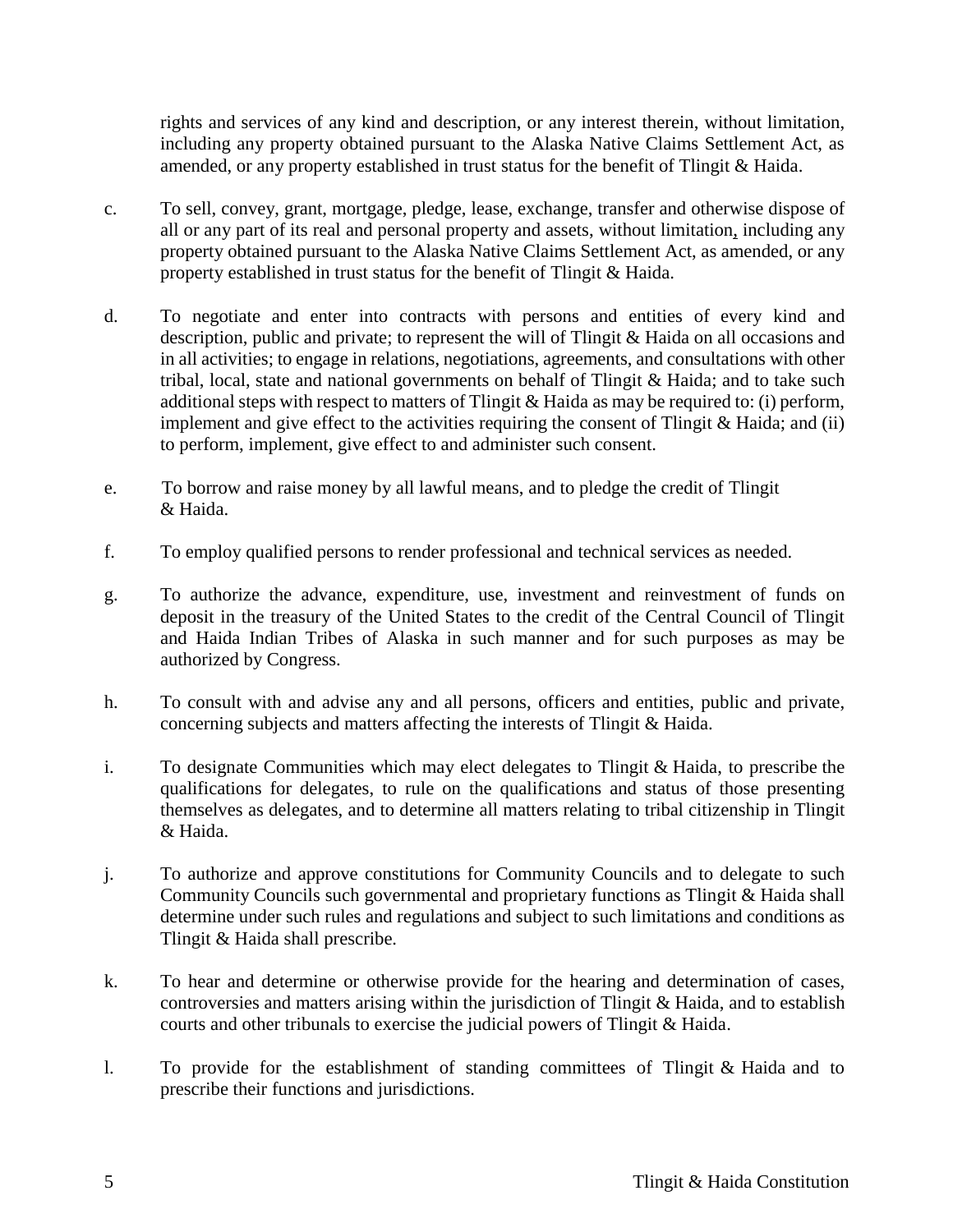- m. To exercise the power of eminent domain over land or interests therein within the territory and jurisdiction of Tlingit & Haida in conformance with applicable federal law.
- n. To exercise the power to tax and to establish tariffs, fees or assessments with respect to any person or entity within the territory and jurisdiction of Tlingit & Haida in conformance with applicable tribal or federal law.
- o. To enact resolutions, regulations, and statutes to safeguard and promote the peace, health, safety and general welfare of the Tribe in conformance with applicable tribal or federal law.
- p. To conduct and manage the affairs and property of Tlingit & Haida, and to provide services to individual tribal citizens of Tlingit & Haida, or to other entities owned by individual tribal citizens of Tlingit & Haida, including corporations organized pursuant to the Alaska Native Claims Settlement Act, as amended, or subsidiaries of Tlingit & Haida chartered under applicable tribal, federal or state law.

**Section 2.** Tlingit & Haida shall possess such powers as are incident and necessary to the execution of the powers set forth above, and such further powers as it may from time to time be granted.

**Section 3.** Tlingit & Haida, through either the Tribal Assembly or the Executive Council, may charter or otherwise authorize and provide for the organization of subordinate groups or entities to perform governmental, cultural, educational, environmental, proprietary or revenue-raising enterprise functions for the Tribe and its tribal citizens, and to delegate to such subordinate groups or entities such powers as it shall determine under such rules and regulations and subject to such limitations and conditions as it shall prescribe.

#### **Section 4.**

#### a. **Sovereign Immunity of Tlingit & Haida**

The sovereign immunity of the Central Council of Tlingit and Haida Indian Tribes of Alaska may be waived only by express legislative action of the Tribal Assembly or the Executive Council after consultation with the tribal attorneys. All waivers of sovereign immunity must be preserved with the acts and resolutions of Tlingit & Haida of continuing force and effect. Waivers of sovereign immunity are disfavored and shall be granted only when necessary to secure a substantial advantage or benefit to Tlingit & Haida. Waivers of sovereign immunity shall not be general but shall be specific and limited as to duration, grantee, transaction, property or funds, if any, of Tlingit & Haida subject thereto, court having jurisdiction pursuant thereto and law applicable thereunder.

#### b. **Sovereign Immunity of Subordinate Entities**

Subordinate entities of Tlingit & Haida created pursuant to Section 3 of this Article shall have the same sovereign immunity as the Central Council of Tlingit and Haida Indian Tribes of Alaska. The sovereign immunity of any such subordinate entity may be waived only by express resolution of the governing body thereof and pursuant to its organic Document.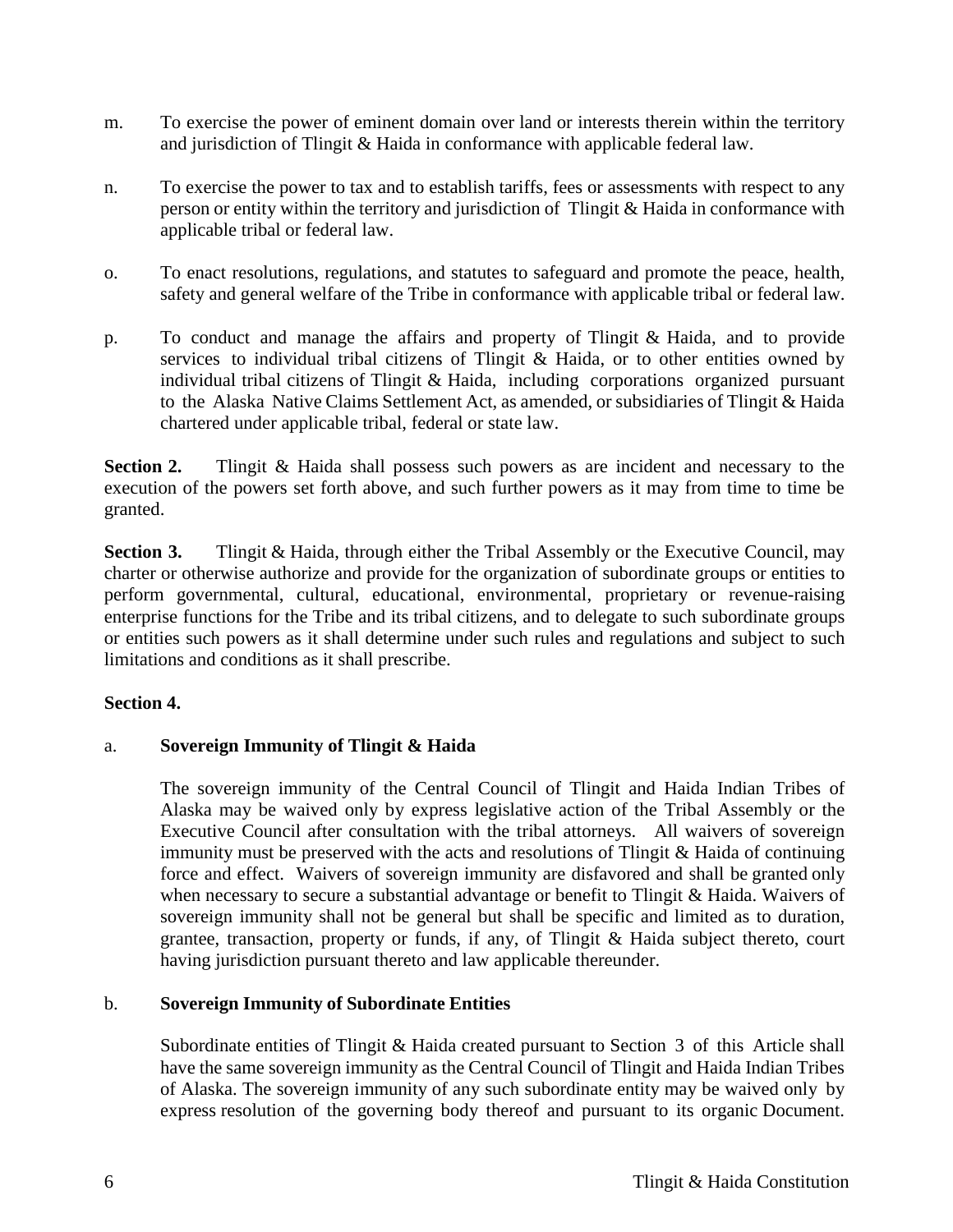Waivers of sovereign immunity of governmental subdivisions of Tlingit & Haida are disfavored and shall be granted only when necessary to secure a substantial advantage or benefit to the governmental subdivision. Waivers of sovereign immunity shall not be general but shall be specific and limited as to duration, grantee, transaction, and property or funds, if any, of the subordinate entity thereto, court having jurisdiction pursuant thereto and law applicable thereunder. No subordinate entity may waive the sovereign immunity of the Central Council of Tlingit and Haida Indian Tribes of Alaska, nor may any action of a subordinate entity impair or affect the credit or assets of Tlingit  $&$  Haida in any manner.

### c. **Sovereign Immunity of Tlingit and Haida Community Councils**

The sovereign immunity of a Tlingit and Haida Community Council may be waived only by express legislative action of the Community Council after consultation with the Community attorneys. All waivers of sovereign immunity must be preserved with the acts and resolutions of the Community Council of continuing force and effect. Waivers of sovereign immunity of a Tlingit and Haida Community Council are disfavored and shall be granted only when necessary to secure a substantial advantage or benefit to the Community. Waivers of sovereign immunity shall not be general but shall be specific and limited as to duration, grantee, transaction, and property or funds, if any, of the Community subject thereto, court having jurisdiction thereof and law applicable thereunder. No Community Council may waive the sovereign immunity of the Central Council of Tlingit and Haida Indian Tribes of Alaska, nor may any action of a Community Council impair or affect the credit or assets of Tlingit & Haida in any manner.

# **ARTICLE VIII. OFFICERS AND EXECUTIVE COUNCIL**

**Section 1.** The Tribal Assembly shall elect from among the regular delegates the following executive officers: President, First Vice President, Second Vice President, Third Vice President, Fourth Vice President, Fifth Vice President, and Sixth Vice President, which executive officers shall comprise the Executive Council of Tlingit & Haida and serve until their successors are elected and qualified.

- a. In even numbered years in which the President's term would expire upon completion during the Tribal Assembly, or in any year the Office of President is vacant for any reason, or the President is incapable of serving for any reason, the Tribal Assembly shall elect its President, who shall serve a term of two (2) years, except in the case of a President elected to fill a vacancy, that President shall serve the remainder of the term of his or her predecessor.
- b. In even numbered years the Tribal Assembly shall elect its First, Second, Third, Fourth, Fifth and Sixth Vice Presidents. All Vice Presidents shall serve a term of two (2) years.
- c. Candidates for executive office must announce their candidacy by submission of a Declaration of Intent to Serve to the Tlingit & Haida no later than ten (10) calendar days prior to the first day of Tribal Assembly at which an election of officers shall be held.
- d. An incumbent President need not be a delegate to be re-elected as President.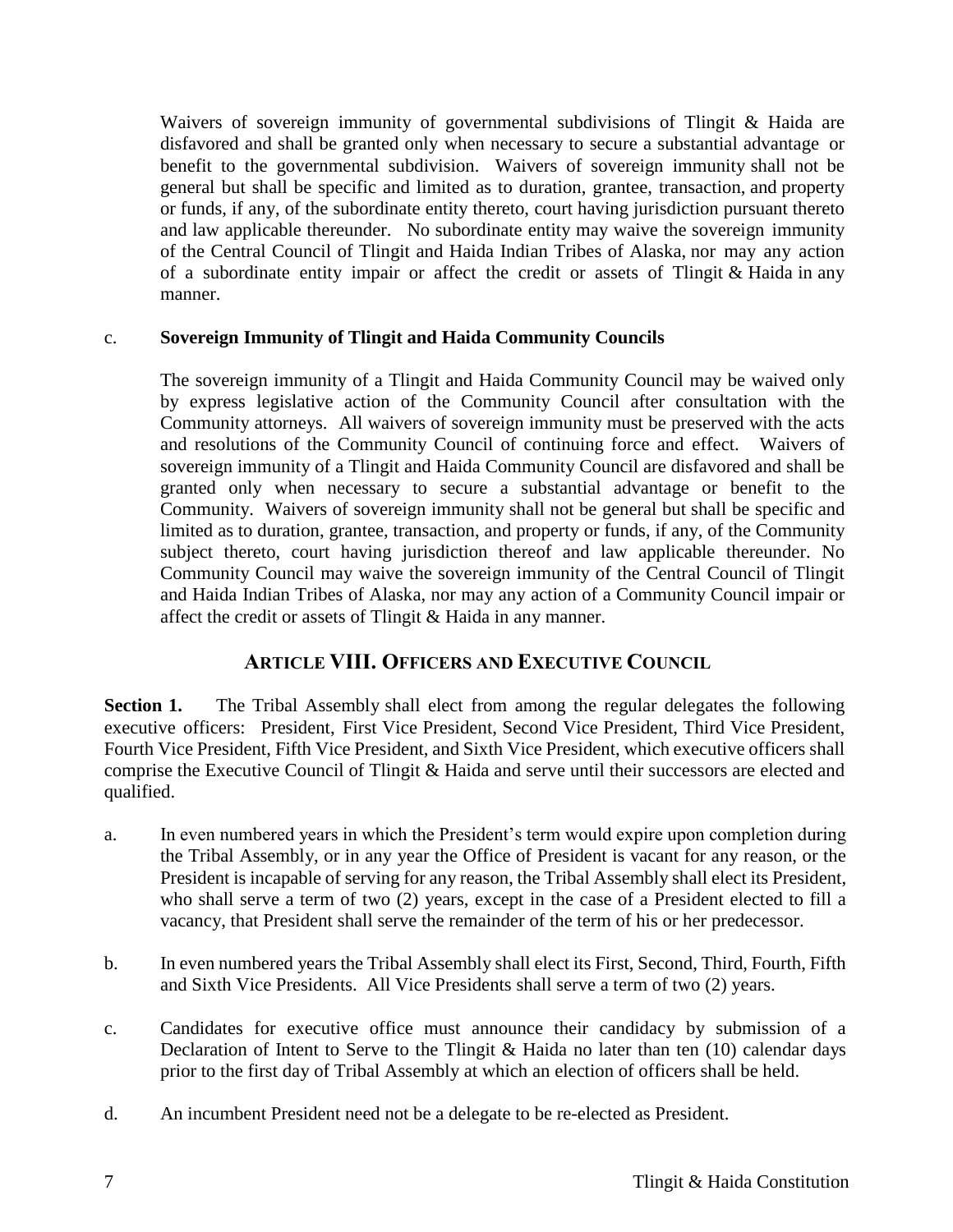e. The President may vote only to break a tie or when it is clear the vote of the President will affect the outcome of the issue.

**Section 2.** Immediately upon their election and before entering upon the duties of their offices each executive officer shall take the following oath:

> **"I, [name of person] , do solemnly swear that I will bear true faith and allegiance to the Central Council of Tlingit and Haida Tribes of Alaska and its tribal citizens, that I will support the** *Constitution* **of Tlingit & Haida, and that I will faithfully discharge the duties of the office upon which I am about to enter, so help me God.**

**Section 3.** Upon the death, resignation or removal of a Vice President, each of the remaining Vice Presidents ranking below the departed Vice President shall be elevated one office and the Governing Body shall appoint a Sixth Vice President from among the other regular delegates to serve until the next election of executive officers.

**Section 4.** An executive officer who is charged in writing subscribed by not less than two-fifths  $(2/5)$  of the delegates to the Tribal Assembly of Tlingit & Haida with neglect of duty or gross misconduct may be removed from office by an affirmative vote of a two-thirds (2/3) majority of the delegates; provided that before a vote on his or her removal may be taken, the executive officer concerned shall be provided with a written statement of the charges against the executive officer at least ten (10) days before the meeting of the Tribal Assembly at which the vote is taken, and shall be given a fair opportunity to be heard before the Tribal Assembly in answer to such charges prior to the vote being taken. Officers other than executive officers and judges of the Tlingit  $\&$ Haida Courts shall serve at the pleasure of Tlingit & Haida and the President and actions of Tlingit & Haida or the President concerning the removal of such officers shall be final.

**Section 5.** Officers of and delegates to Tlingit & Haida shall receive such compensation and allowances, if any, as shall be prescribed by Tlingit & Haida, subject to the availability of funds.

### **ARTICLE IX. FUNCTIONS OF OFFICERS**

**Section 1.** The President of Tlingit & Haida shall be its chief executive officer. He or she shall preside over all assemblies of Tlingit & Haida and, subject to its direction, he shall conduct and manage the business of Tlingit & Haida, execute documents and otherwise act for and on behalf of Tlingit & Haida, be a member *ex officio* of all committees of Tlingit & Haida, and exercise such other powers as may be delegated to him or her. The President may delegate authority to others to perform functions and exercise powers of his or her office, and appoint committees to assist Tlingit & Haida or the President in the performance of their functions. The President shall be entitled to vote in the Tribal Assembly in the same manner as are delegates but only to break a tie or when it is clear the vote of the President will affect the outcome of the issue.

**Section 2.** The Vice Presidents of Tlingit & Haida shall assist the President as called upon to do so. In the order of their designations they shall succeed to the office of the President upon the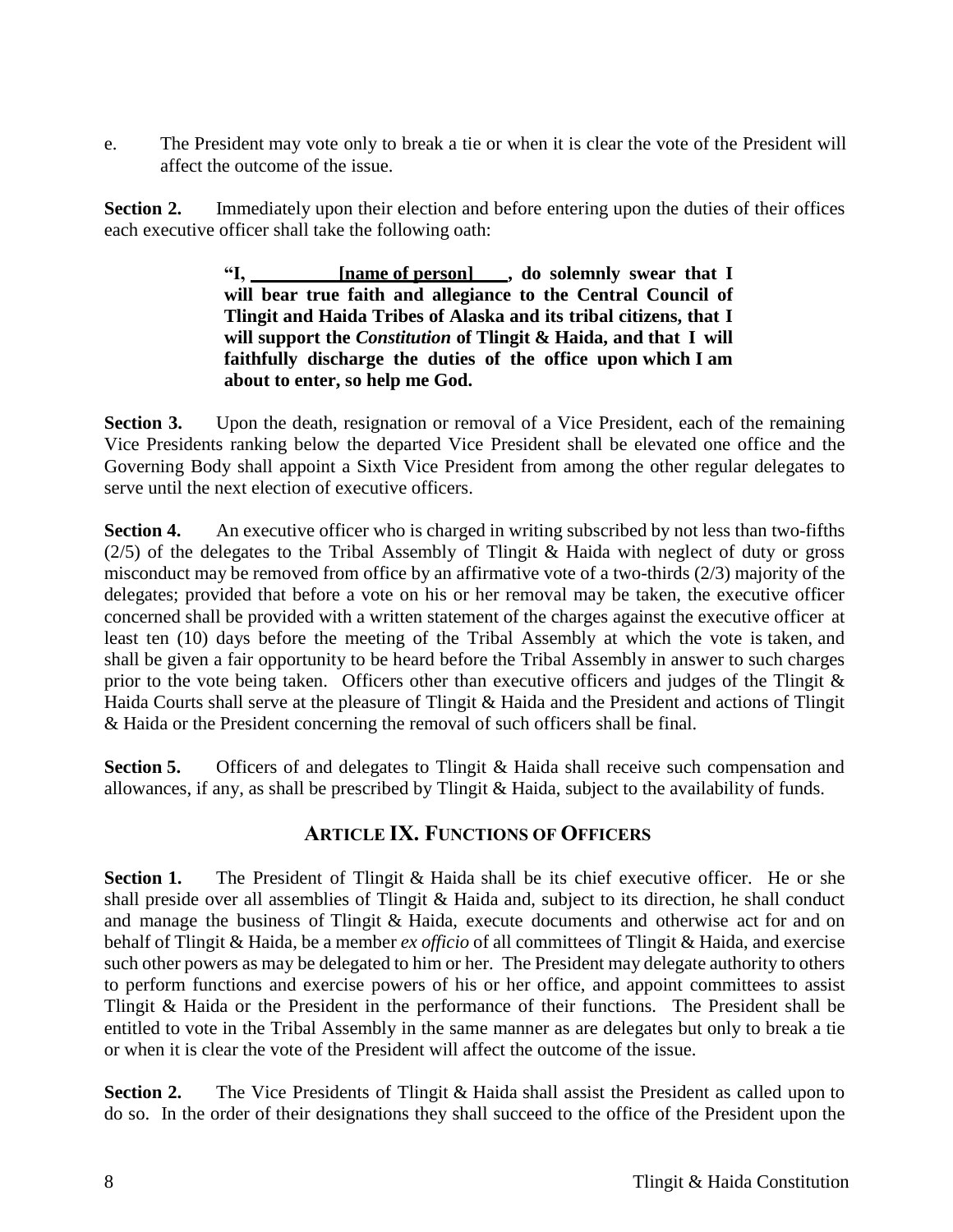death, resignation or removal of the incumbent President and shall serve until the next Tribal Assembly at which an election to fill the vacancy shall be held.

**Section 3.** In the absence of the President from a Tribal Assembly of Tlingit & Haida, the most senior designated Vice President available shall preside. Any of the Vice Presidents may attest acts of the President and, upon the designation of Tlingit & Haida, may serve as Secretary to Tlingit & Haida. It shall be the responsibility of the Vice President serving as Secretary at the time to see that an accurate record is kept of all actions taken and of business conducted by Tlingit & Haida or its officers. Records of Tlingit & Haida shall be available for inspection at the main office of Tlingit & Haida during business hours. The Vice President serving as Secretary shall promptly transmit copies of all minutes of assemblies and resolutions of Tlingit & Haida and its officers to each Tlingit and Haida Community Council and also, upon request, to any tribal citizen of Tlingit & Haida.

# **ARTICLE X. FUNCTIONS OF THE EXECUTIVE COUNCIL**

**Section 1.** When the Tribal Assembly of Tlingit & Haida is not in session the Executive Council whether assembled or not shall possess all of the powers of Tlingit & Haida and shall be able to do all things and take all actions which the Tribal Assembly of Tlingit & Haida could without limitation, except that the Executive Council shall not have the power to take any action which would constitute a repudiation or negation of specific action taken by the Tribal Assembly of Tlingit & Haida at its last assembly nor to exercise the powers of the Tribal Assembly to amend the Constitution or Rules of Election.

**Section 2.** The Executive Council shall act by affirmative majority vote of its members. A quorum shall consist of a majority of those holding the office of Executive Council and no business shall be transacted unless a quorum is present. All assemblies shall be conducted in conformance with this *Constitution*, "Standing Rules of Order" adopted by Tlingit & Haida, and *Robert's Rules of Order.* Any conflict among the preceding authorities shall be resolved in the order of precedence set forth in the preceding sentence. The President may vote only to break a tie or when it is clear the vote of the President will affect the outcome of the issue.

**Section 3.** The Executive Council shall take reasonable steps to hold its meetings in several of the Communities entitled to elect delegates to Tlingit & Haida.

# **ARTICLE XI. TRIBAL COURTS**

**Section 1.** Tlingit & Haida shall by statute establish and prescribe the functions of the Courts of the Tribe. The statutes shall establish qualifications for the Justices and Judges of the Tribal Courts and provide for their election, provide for the employment of Court employees, and provide for rules of civil and criminal procedure and Court administration.

**Section 2.** The Tribal Courts shall be empowered to exercise all judicial authority of the Tribe but shall have only such jurisdiction as is delegated to the Tribal Courts by Tlingit & Haida.

**Section 3.** The Tribal Courts shall consist of a Tribal Supreme Court and a Trial Court and such other courts as may from time to time be established by Tlingit & Haida.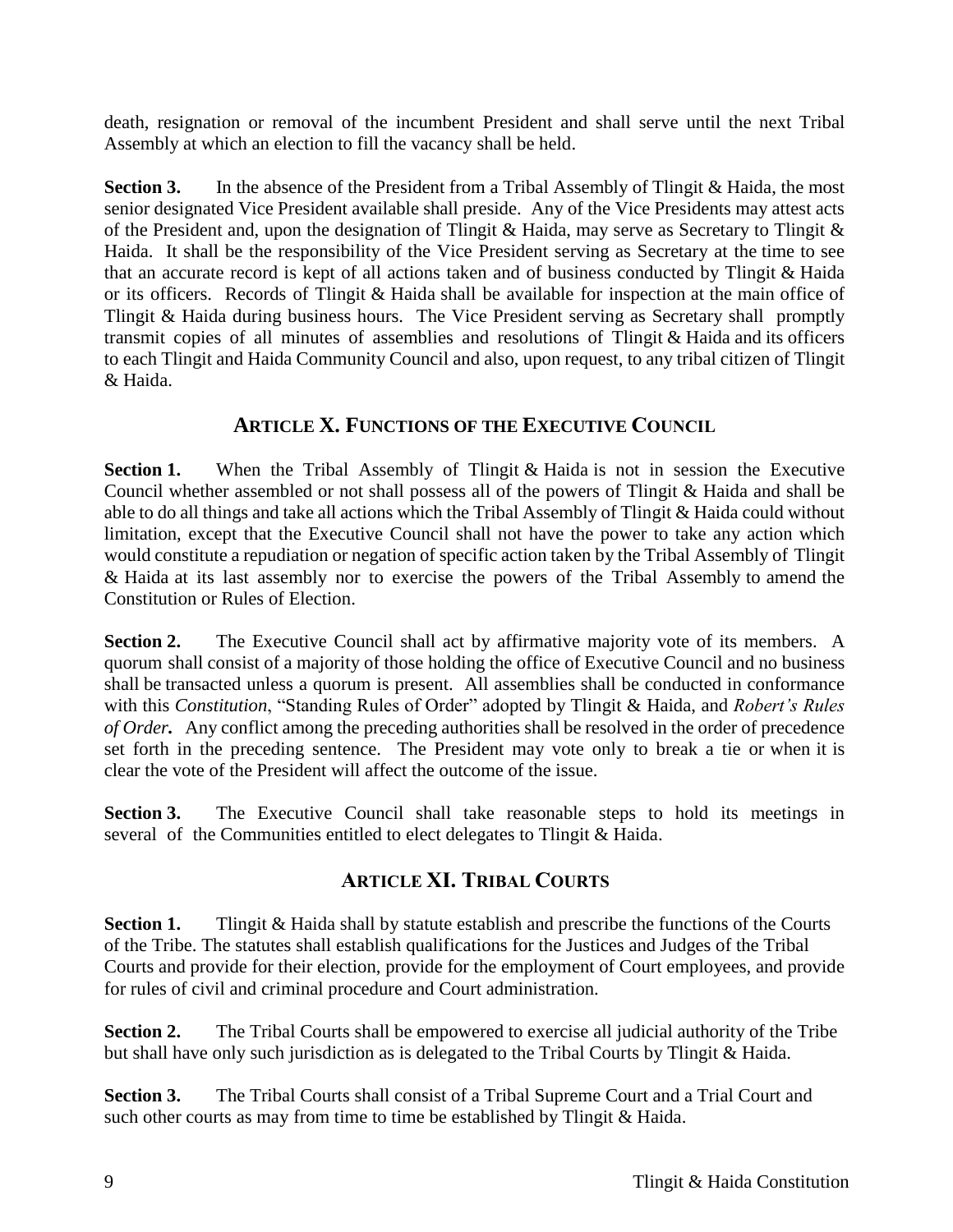**Section 4.** The Tribal Supreme Court shall consist of a Chief Justice, two Associate Justices, and such number of Justices as from time to time may be deemed necessary by Tlingit & Haida in consultation with the Chief Justice and the Judiciary Committee. The Chief Justice and two Associate Justices shall be elected at a duly convened annual meeting of the Tribal Assembly and shall serve for terms of not fewer than four (4) years and two (2) years respectively.

**Section 5.** The Trial Court shall consist of such number of Judges as from time to time may be deemed necessary by Tlingit & Haida and the Judiciary Committee.

**Section 6.** A Justice or Judge of the Tribal Courts may be suspended or dismissed by the Judiciary Committee under procedures provided in statute, and then only for conviction of a felony while holding office, conviction of a crime involving moral turpitude within the previous five years, gross neglect of duty, malfeasance in office, or misconduct reflecting on the dignity and integrity of the Tribal Court.

# **ARTICLE XII. BILL OF RIGHTS**

**Section 1.** Individual Rights. Tlingit & Haida, in exercising powers of self-government, shall not:

- a. Deprive any person of life, liberty, or property without due process of law;
- b. Deprive any person within its jurisdiction of the equal protection of its laws;
- c. Make or enforce any law prohibiting the free exercise of religion, or abridging the freedom of speech, or of the press, or the right of the people peaceably to assemble and to petition for a redress of grievances;
- d. Violate the right of the people to be secure in their persons, houses, papers and effects against unreasonable search and seizures, nor issue warrants but upon probable cause, supported by oath or affirmation, and particularly describing the place to be searched and the person or thing to be seized;
- e. Subject any person for the same offense to be twice put in jeopardy;
- f. Compel any person in any criminal case to be a witness against himself;
- g. Take any private property for public use without just compensation;
- h. Deny to any person in a criminal proceeding the right to a speedy and public trial; to be informed of the nature and cause of the accusation, to be confronted with the witnesses against the accused, to have compulsory process for obtaining witnesses in favor of the accused, and at the expense of the accused to have the assistance of counsel in defense;
- i. Presume otherwise but that every person is innocent until proven guilty by law;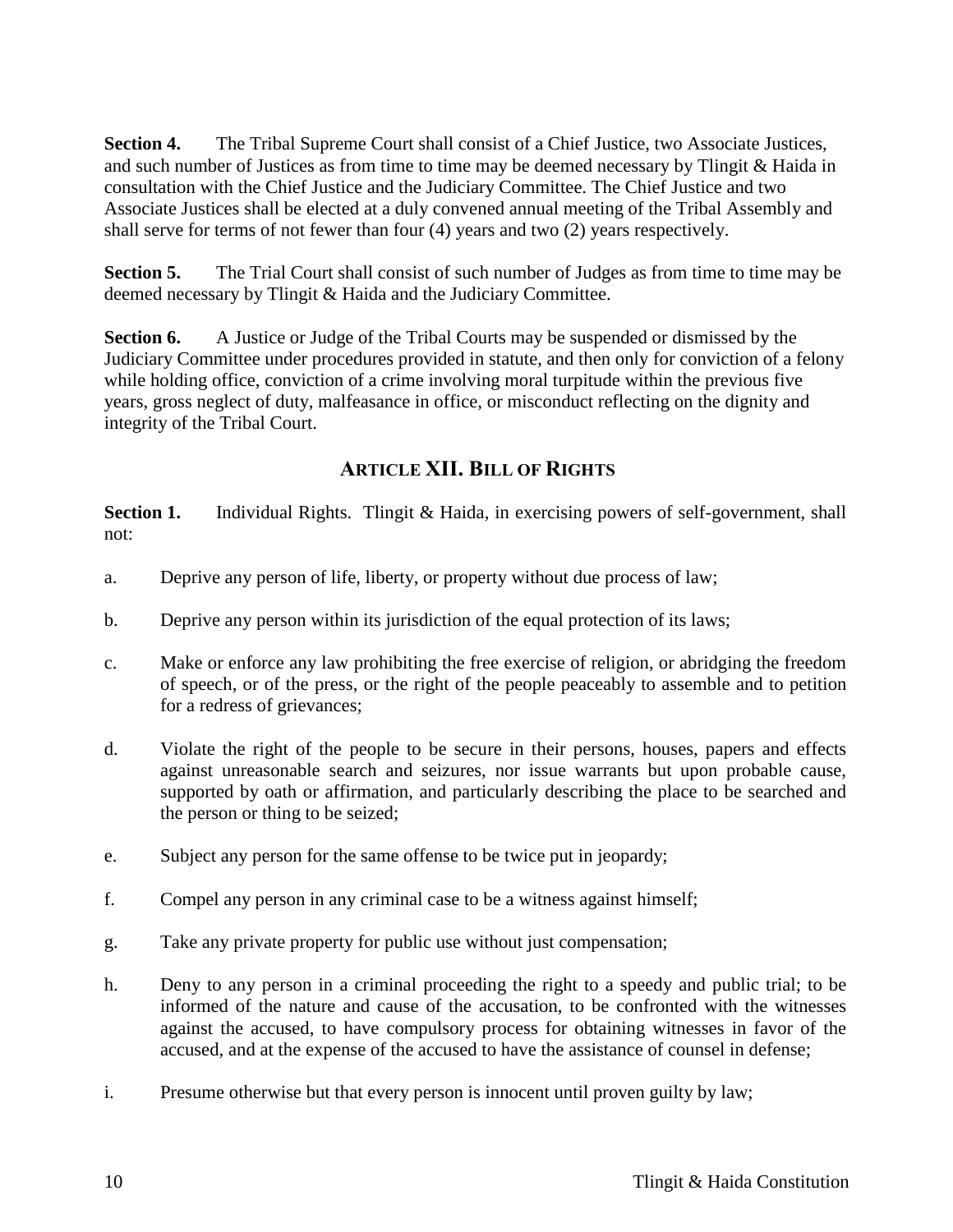- j. Deny any writ of habeas corpus (of the body), which shall be granted without delay and free of cost. The privilege of habeas corpus shall not be suspended;
- k. Imprison for debt, except in cases of fraud;
- l. Require excessive bail , that shall be set by judicial authorities and shall be available to all defendants except where the granting of bail would constitute a danger to the community, impose excessive fines, inflict cruel and unusual punishments, and in no event impose for conviction of any one offense any penalty or punishment greater than permitted by applicable law;
- m. Pass any bill of attainder or *ex post facto* law;
- n. Pass any law impairing the obligation of contracts; or
- o. Deny to any person accused of an offense punishable by imprisonment the right, upon request, to a trial by jury of not less than six (6) persons of his or her peers, to be informed of the nature and cause of the charges against him or her, to be confronted with the witnesses against him or her, to have a compulsory process for obtaining witnesses in his or her favor, or to have assistance of counsel for defense at his or her own expense.

**Section 2.** Collective Rights. Tlingit & Haida, in exercising powers of self-government, shall endeavor to:

- a. Honor our ancestors through best efforts to maintain, protect, and repatriate funerary and cultural objects, to protect sacred places, to maintain and enhance our indigenous languages, and to preserve traditional knowledge;
- b. Protect, preserve and enhance Tlingit "Haa Aani" and Haida "Íitl' tlagáay", our way of life, its ecosystems and resources, including the right to clean water and access to native foods and traditional practices through our inherent rights to traditional and customary hunting, fishing and gathering;
- c. Maintain, control, protect, and develop intellectual property over cultural heritage, traditional knowledge, and traditional cultural expressions; and
- d. Protect the rights of tribal citizens' families, custodial parents and children, especially those separated from their birth families, to their identity and to basic nutrition, shelter, health care services, social services, and education, including protection from maltreatment, neglect, abuse, or degradation.

# **ARTICLE XIII. RESERVATION OF RIGHTS AND PRIVILEGES**

**Section 1.** All rights, privileges, and powers not articulated in or pursuant to this Constitution shall be reserved in common to Tlingit & Haida and its citizens.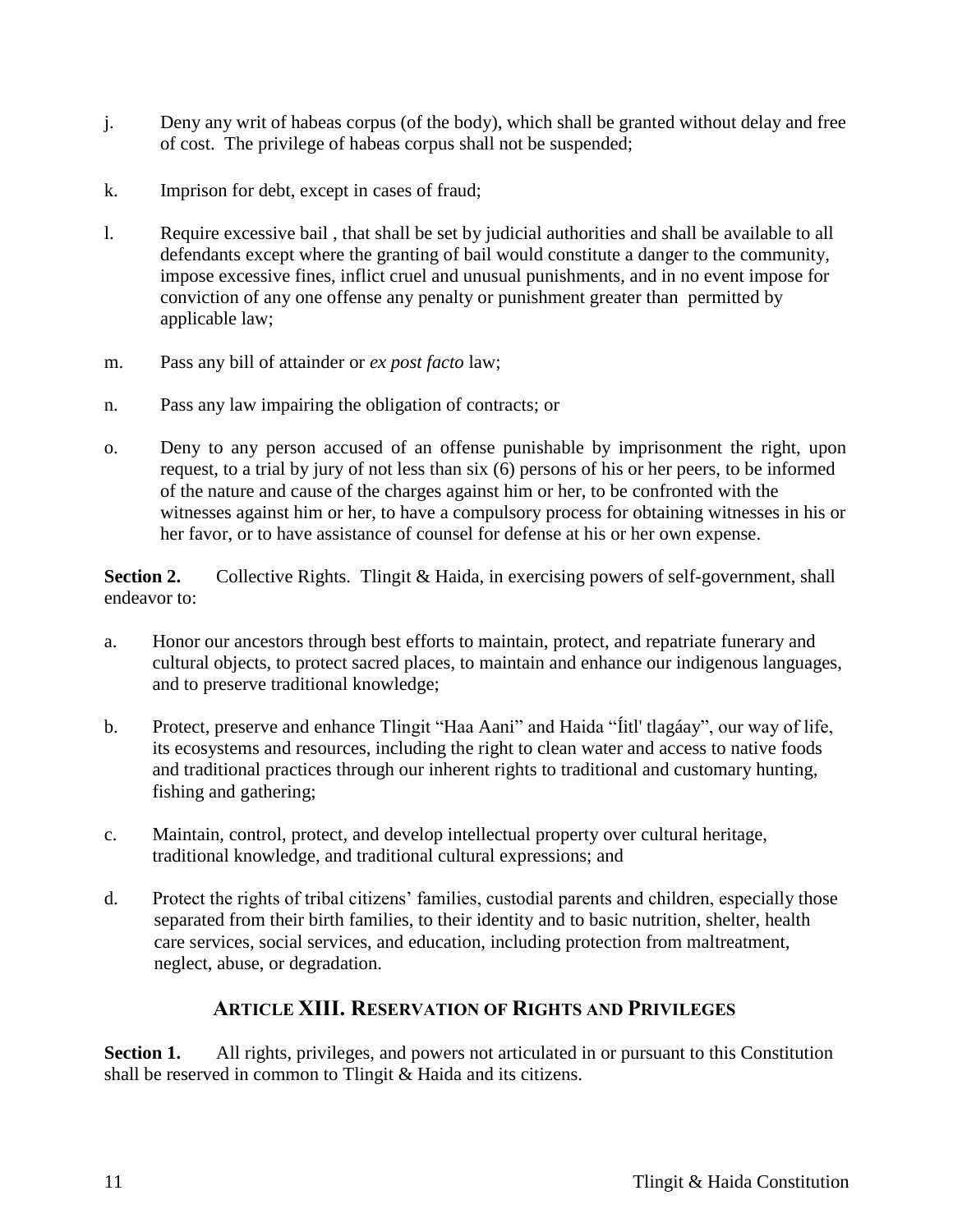**Section 2.** Tlingit & Haida possesses the inherent power to establish the requirements for citizenship. Tlingit & Haida reserves the right to modify or change citizenship requirements solely through a constitutional amendment.

**Section 3.** Any benefits accorded to the citizens, by virtue of their status as citizens of the United States, shall not be diminished or impaired by the provisions of this Constitution or the laws of Tlingit & Haida.

**Section 4.** The rights of beneficiaries of private and other trusts, programs, or services shall not be diminished or impaired by the provisions of this Constitution or the laws of Tlingit  $\&$ Haida.

Section 5. The rights of beneficiaries of Section 8 of the Act of June 19, 1935 49 Stat. 388), as amended by the Act of August 19, 1965 (79 Stat. 543), and the Act of November 2, 1994 (Public Law 103-454, 108 Stat. 4792), shall not be diminished or impaired by the provisions of this Constitution or the laws of Tlingit & Haida. Tlingit & Haida's responsibility and obligation toward these beneficiaries is affirmed.

# **ARTICLE XIV. PURPOSE AND PRINCIPLES OF GOVERNMENT**

**Section 1.** Tlingit & Haida, in exercising powers of self-government, shall adhere to the following purposes and principles:

- a. Assess and respond to the needs and priorities of its citizens, and defend their rights and liberties;
- b. Support reasonable access to housing, healthcare, native foods, water, and education;
- c. Emphasize as priorities culture, history, language, traditions, customs, knowledge, and ancestral wisdom;
- d. Endeavor to recover aboriginal lands within the aboriginal territory to be conveyed to and under jurisdiction of Tlingit & Haida, including for allottees, together with all rights, resources, and appurtenances associated with or appertaining to those lands;
- e. Shall enact no law impairing the obligations of contracts entered into in furtherance of Tlingit & Haida's enterprises or of subdivisions or subsidiaries of Tlingit & Haida. No committee, agency, board or other official body, and no officer or official of Tlingit  $\&$ Haida shall act to impair the obligations of contracts entered into by Tlingit & Haida, its subdivisions or subsidiaries, or any agency of Tlingit & Haida, or any group or body acting under the authority of Tlingit & Haida or other parties in furtherance of the development, construction, operation and promotion of any enterprises of Tlingit & Haida;
- f. Shall promote the equality, safety and security of all tribal citizens.